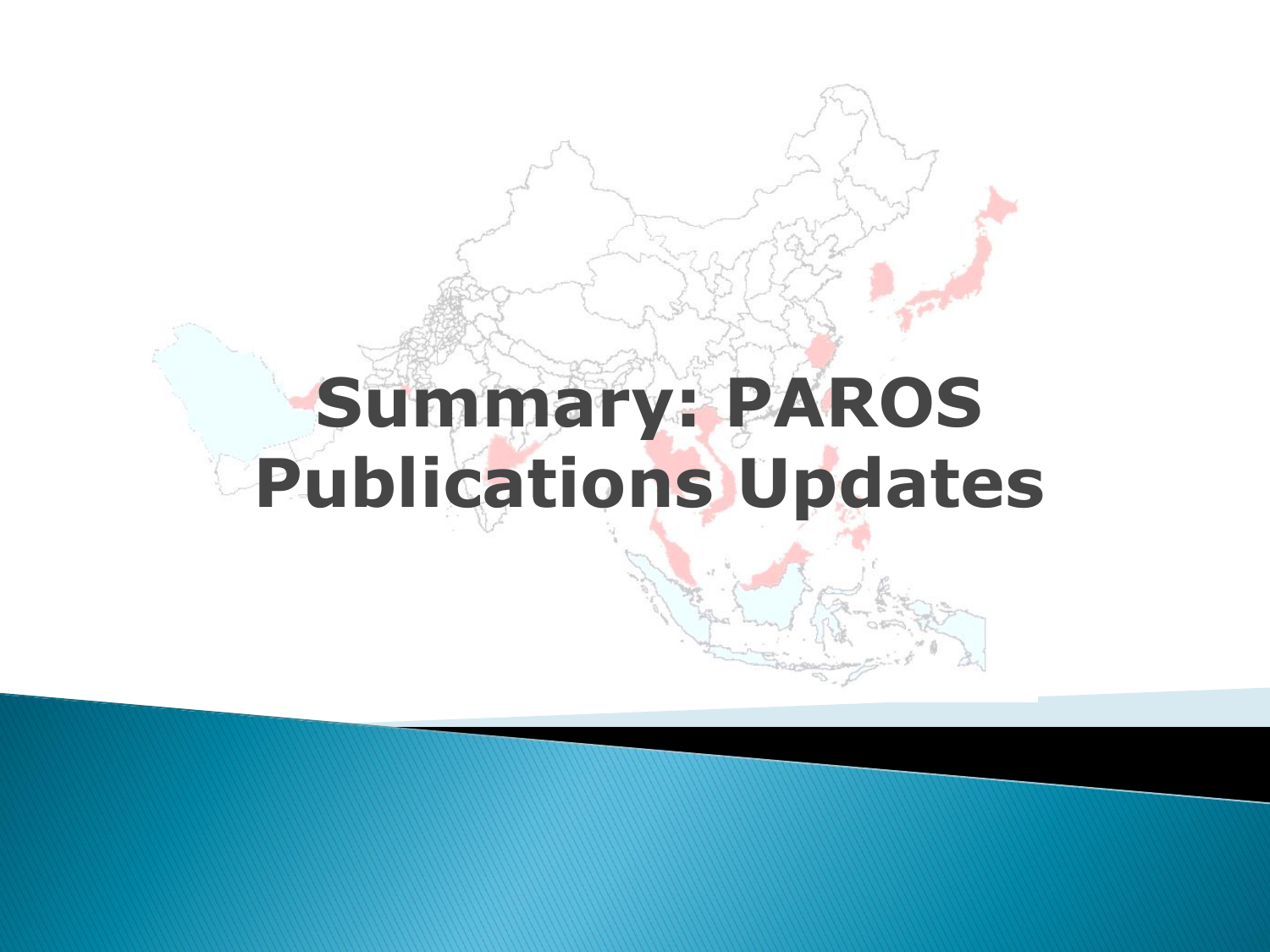## **Association of the Emergency Medical Services-Related Time Interval with Survival Outcomes of Out-of-Hospital Cardiac Arrest Cases in Four Asian Metropolitan Cities Using the Scoop-and-Run Emergency Medical Services Model.**

Kim TH, Lee K, Shin SD, Ro YS, Tanaka H, Yap S, Wong KD, Ng YY, Piyasuwankul T, Leong B.

*J Emerg Med. 2017 Nov;53(5):688-696.e1. doi: 10.1016/j.jemermed.2017.08.076.*

Brief:

The aim of the study is to evaluated distribution and interactive association of Response Time Interval (RTI) and Scene Time Interval (STI) with survival outcomes of OHCA in four Asian metropolitan cities. An OHCA cohort from PAROS conducted between January 2009 and December 2011 was analyzed. Adult EMS-treated cardiac arrests with presumed cardiac origin were included. A multivariable logistic regression model with an interaction term was used to evaluate the effect of STI according to different RTI categories on survival outcomes. Risk-adjusted predicted rates of survival outcomes were calculated and compared with observed rate.

It was shown that prolonged STI in OHCA with a delayed response time had a negative association with survival outcomes in four Asian metropolitan cities using the scoop-and-run EMS model. Establishing an optimal STI based on the response time could be considered.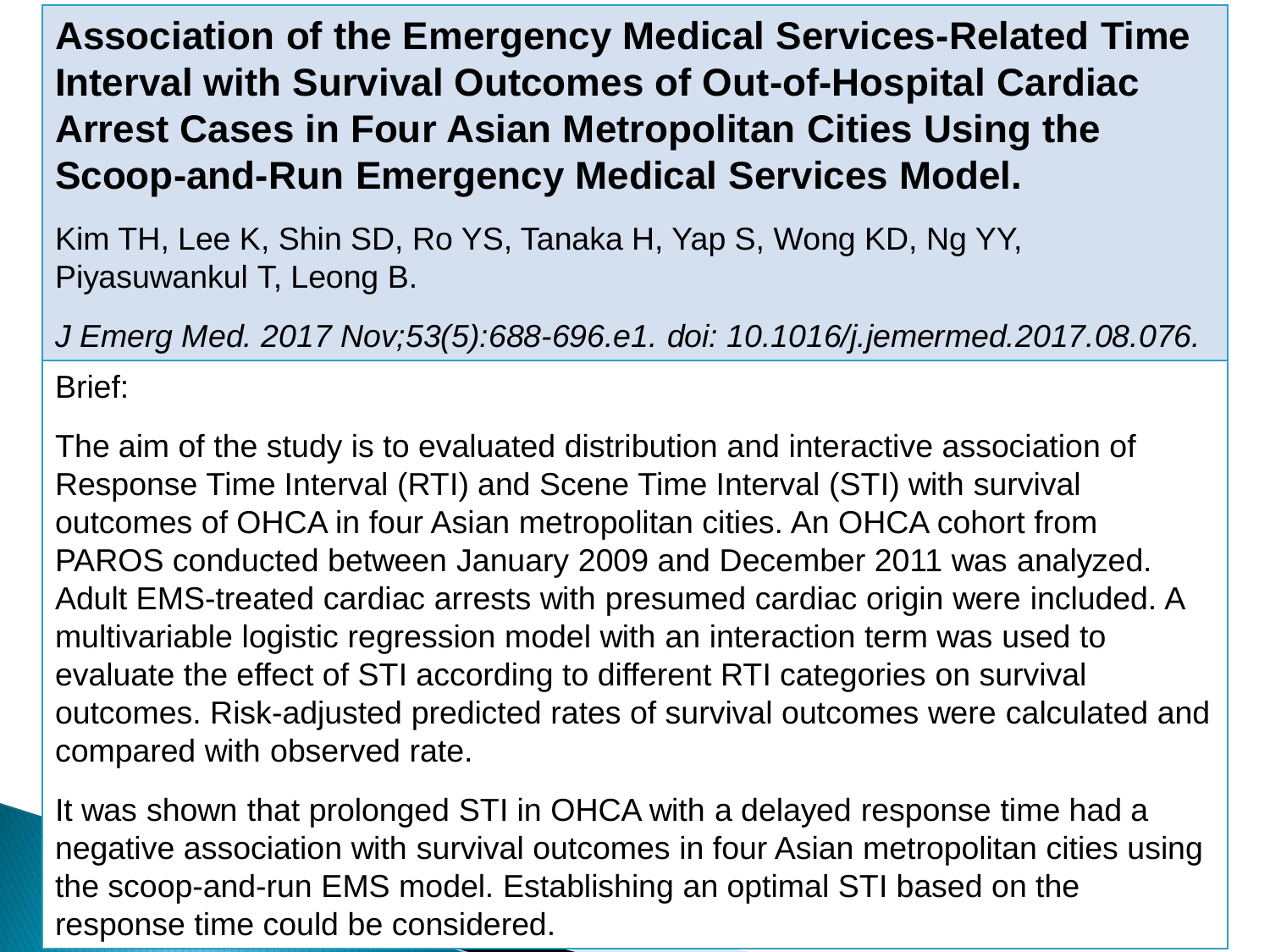## **Effect of known history of heart disease on survival outcomes after out-of-hospital cardiac arrests.**

Lee MH, Fook-Chong S, Wah W, Shin SD, Nishiuchi T, Ko PC, Naroo GY, Wong KD, Tiah L, Monsomboon A, Siddiqui FJ, Ong ME; PAROS Clinical Research Network.

*Emerg Med Australas. 2018 Feb;30(1):67-76. doi: 10.1111/1742-6723.12809. Epub 2017 May 31.*

Brief:

An observational, retrospective study on the PAROS OHCA registry from seven Asian countries in 2009-2012 to investigate the effect of known heart disease on post-out-of-hospital cardiac arrest (OHCA) survival outcomes, and its association with factors influencing survival was carried out.

From this study it was shown that history of heart disease independently predicted poorer survival to discharge during out-of-hospital cardiac arrest. Bystander CPR and AED rates were not higher in patients with known heart disease compared to those without.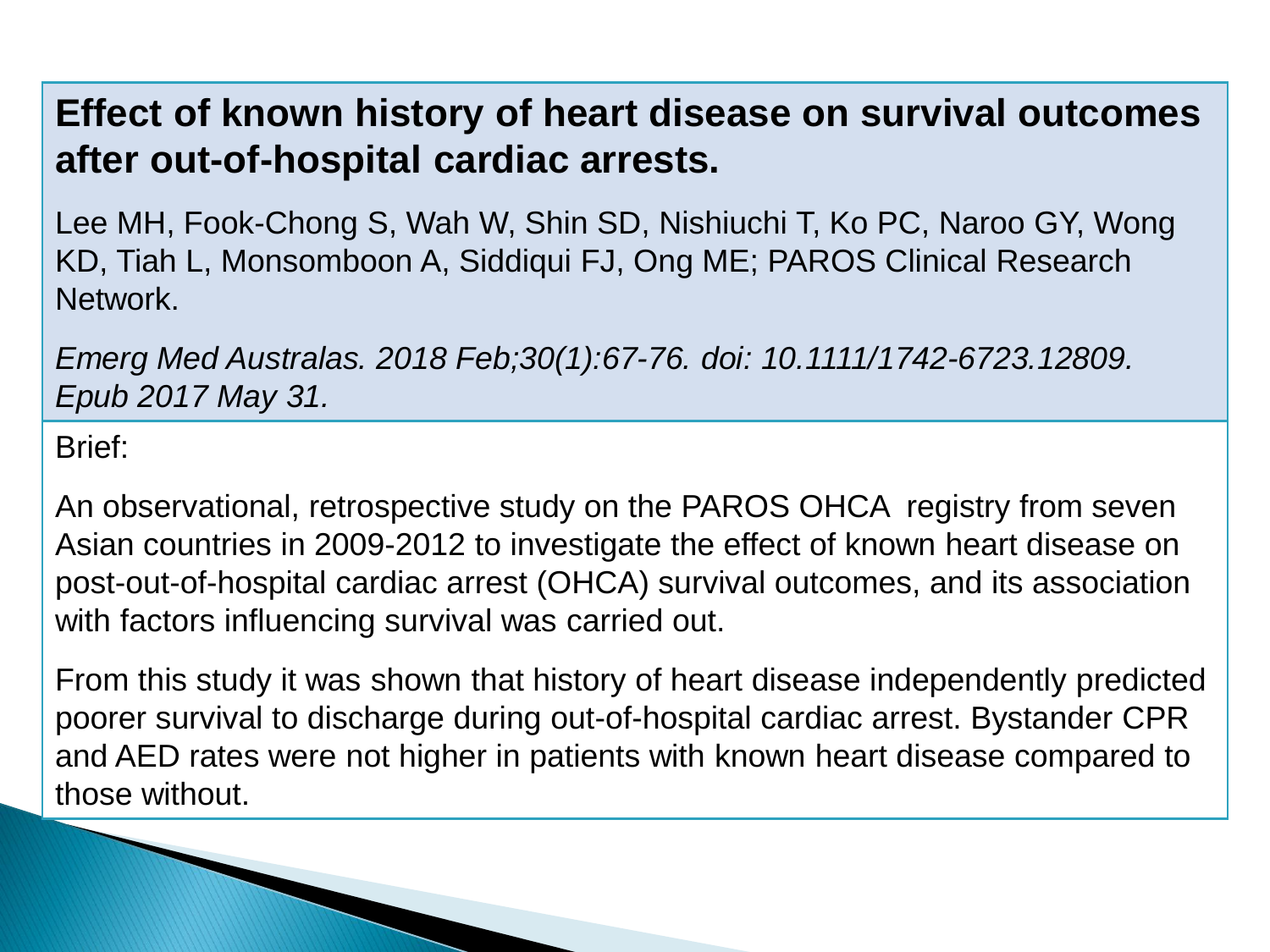## **Modifiable Factors Associated With Survival After Out-of-Hospital Cardiac Arrest in the Pan-Asian Resuscitation Outcomes Study**

Hideharu Tanaka, Marcus E. H. Ong, Fahad J. Siddiqui, Matthew H. M. Ma, Hiroshi Kaneko, Kyung Won Lee, Kentaro Kajino, Chih-Hao Lin, Han Nee Gan, Pairoj Khruekarnchana, Omer Alsakaf, Nik H. Rahman, Nausheen E. Doctor, Pryseley Assam, Sang Do Shin, PAROS Clinical Research Network

*Ann Emerg Med. 2018 May;71(5):608-617.e15. doi: 10.1016/j.annemergmed.2017.07.484. Epub 2017 Oct 3.*

Brief:

A prospective, international, multicenter cohort study on the PAROS OHCA registry from seven Asian Pacific countries in 2009-2012 to identify modifiable factors associated with improved OHCA survival among communities in the PAROS Clinical Research Network was carried out.

In the PAROS cohort, bystander CPR, out-of-hospital defibrillation, and response time less than or equal to 8 minutes were positively associated with increased OHCA survival, whereas out-of-hospital advanced airway was associated with decreased out-of-hospital cardiac arrest survival. Developing EMS systems should focus on basic life support interventions in OHCa resuscitation.